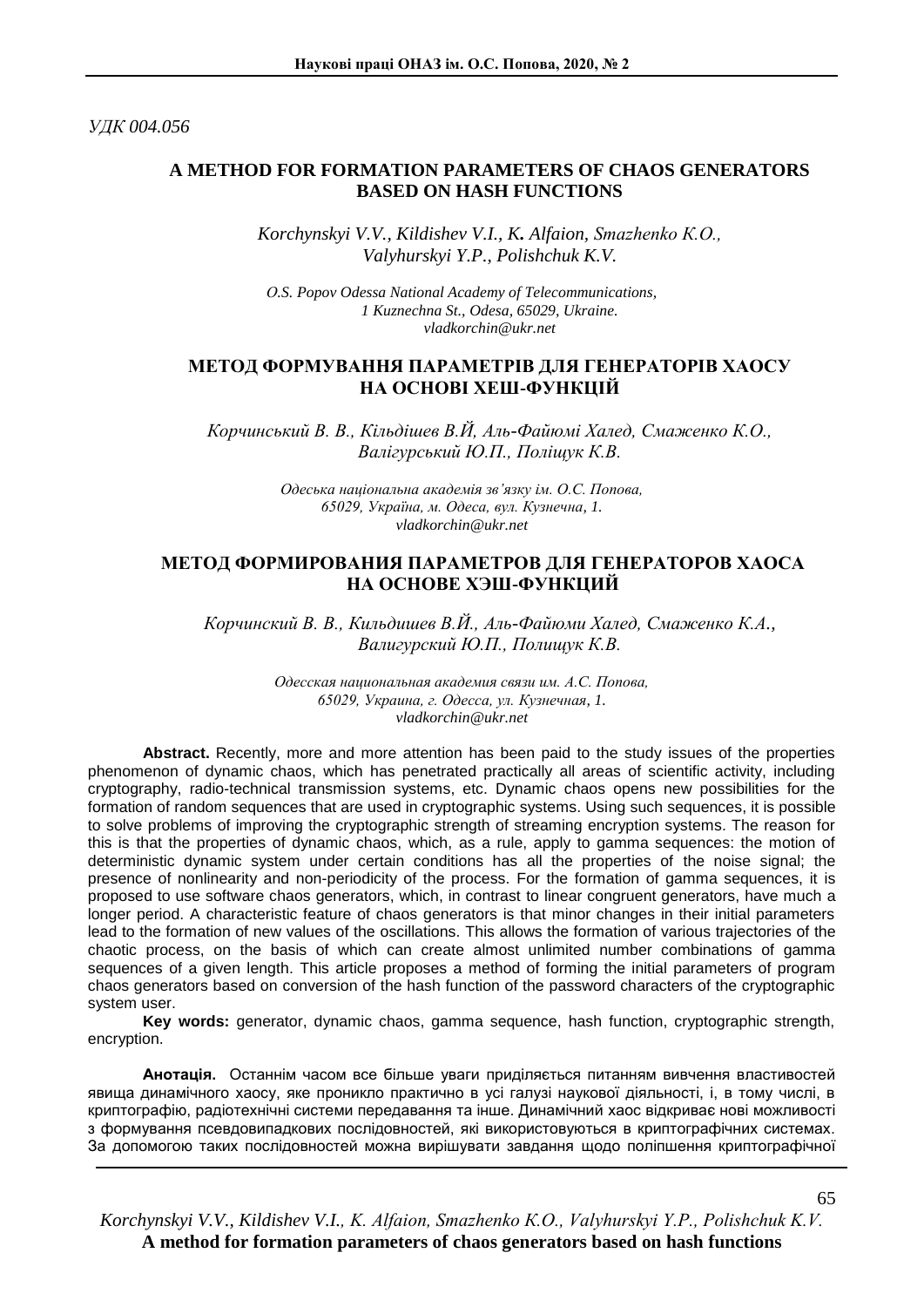стійкості систем поточного шифрування. Основою для цього є властивості динамічного хаосу, які, як правило, ставляться до гам-послідовностей: рух детермінованої динамічної системи за певних умов має всі властивості шумового сигналу; наявність нелінійності і неперіодичності процесу. Для формування гам-послідовностей запропоновано використовувати програмні генератори хаосу, які на відміну від лінійно-конгруентних генераторів мають набагато більший період. Характерною особливістю генераторів хаосу є те, що незначні зміни їх початкових параметрів призводить до утворення нових значень коливання. Це дозволяє формувати різні траєкторії хаотичного процесу, на основі яких можна створювати практично необмежену кількість комбінацій гам-послідовностей заданої довжини. У статті запропонований метод формування початкових параметрів програмних генераторів хаосу на основі перетворення хеш-функції символів пароля користувача криптографічної системи.

**Ключові слова:** генератор, динамічний хаос, гама-послідовність, хеш-функція криптостійкість, шифрування.

**Аннотация***.* В последнее время все больше внимания уделяется вопросам изучения свойств явления динамического хаоса, которое проникло практически во все области научной деятельности, и, в том числе, в криптографию, радиотехнические системы передачи и т.д. Динамический хаос открывает новые возможности по формированию псевдослучайных последовательностей, которые используются в криптографических системах. С помощью таких последовательностей можно решать задачи по улучшению криптографической стойкости систем поточного шифрования. Основанием для этого являются свойства динамического хаоса, которые, как правило, предъявляются к гаммампоследовательностям: движение детерминированной динамической системы при определенных условиях имеет все свойства шумового сигнала; наличие нелинейности и непериодичности процесса. Для формирования гамм-последовательностей предложено использовать программные генераторы хаоса, которые в отличие от линейно-конгруэнтных генераторов имеют гораздо больший период. Характерной особенностью генераторов хаоса является то, что незначительные изменения их начальных параметров приводит к образованию новых значений колебания. Это позволяет формировать различные траектории хаотического процесса, на основе которых можно создавать практически неограниченное количество комбинаций гамм-последовательностей заданной длины. В статье предложен метод формирования начальных параметров программных генераторов хаоса на основе преобразования хэш-функции символов пароля пользователя криптографической системы.

**Ключевые слова:** генератор, динамический хаос, гамма-последовательность, хэш-функция криптостойкость, шифрование.

The phenomenon of dynamic chaos [1–3] opens new opportunities for the formation of random sequences (RS) for their application in cryptographic systems [4–6]. Prerequisites for this are the following characteristics of dynamic chaos, which, as a rule are presented to the RS: the motion of deterministic dynamic system under certain conditions has all the properties of the noise signal; as well as the presence of nonlinearity and non-periodicity of the process.

In the articles [1–3] the characteristic feature of chaos generators showed that the minor changes in the initial parameters of the process lead to a significant change in the values of generating oscillations. This makes it possible to form different trajectories of the chaotic process, on the basis of which virtually unlimited number of combinations RS of given length can be created. However, the real implementation of dynamic chaos for encryption systems requires the search of methods by which the initial parameters of the generator based on the entered password can be formed. Unfortunately, in known research [1–3] this issue is given insufficient attention. The perspective of research in this direction, which is associated with the development of new cryptographic systems based on dynamic chaos, determines the actuality of the work.

**The aim of this article** is to develop methods of forming the initial parameters of software chaos generators based on the entered password and transformations of hash functions.

It is known [6–10] that in the construction of cryptographic random number generators it is advisable to use a hash function. Consider the task of initializing an initial vector based on a hash function for one or more chaos generators, with which gamma sequence is formed. Clearly, the initial state of the generators should be kept secret. The hash function used must satisfy the

66

*Korchynskyi V.V., Kildishev V.I., K. Alfaion, Smazhenko К.О., Valyhurskyi Y.P., Polishchuk K.V.*  **A method for formation parameters of chaos generators based on hash functions**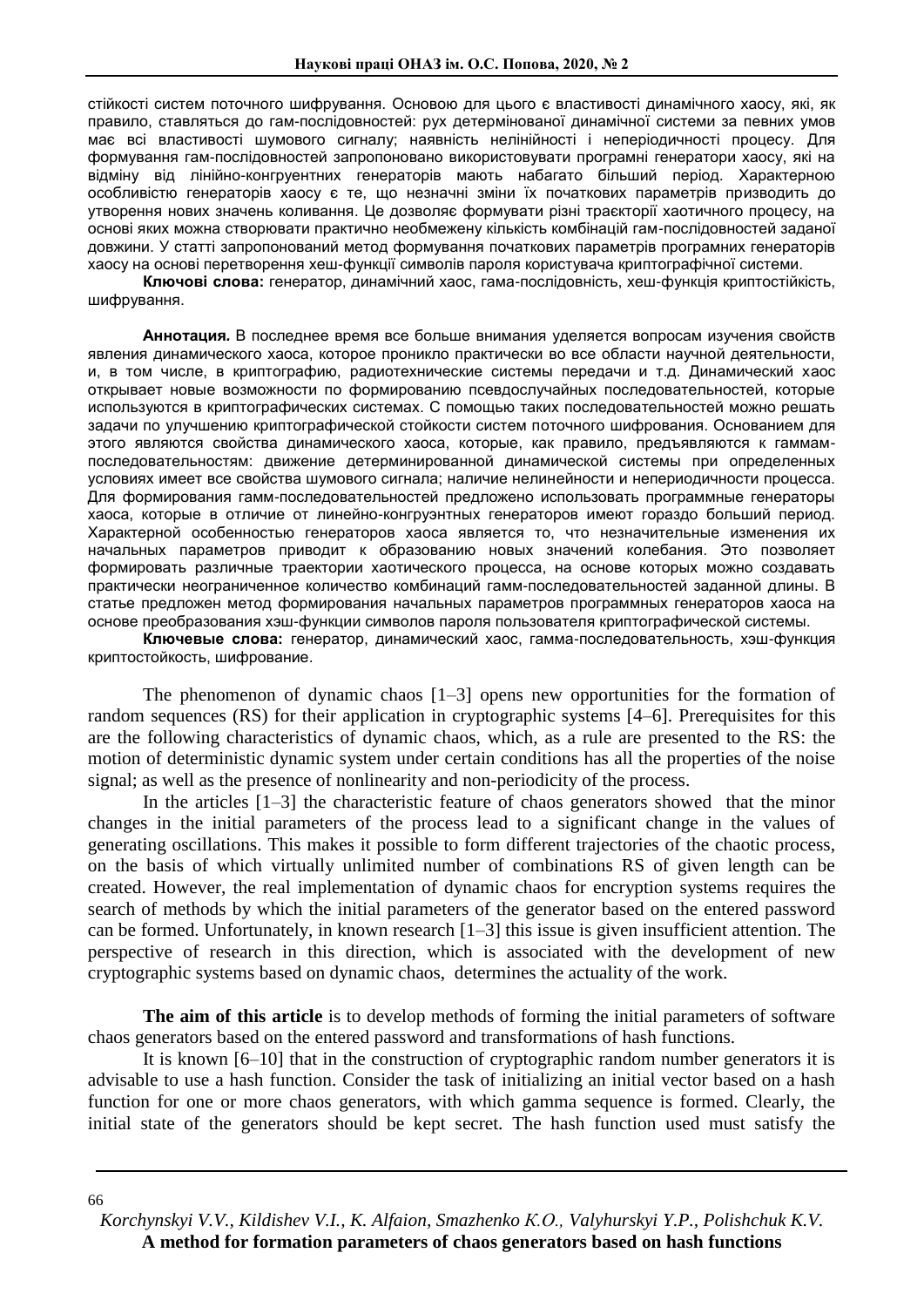properties which determine its cryptographic strength [8–10]: resistance to preimage restoration; as well as resistance to collisions of the first and second genius.

Suppose that for cryptographic system of streaming encryption [4] one or more software generators of chaos of logistic mapping [3] are used, by means of which it is necessary to form several gamma sequences:

$$
x_{i+1} = ax_i(1-x_i),
$$
 (1)

where  $a = 3.9$  – control parameter;  $x_i = \begin{bmatrix} 0 & 0 \\ 0 & i \end{bmatrix}$  – the initial value of the chaotic sequence. Other chaos generators [1–3] can be used. For forming the initial parameters (keys) of the chaos generators it is proposed to apply the transformation of password characters using hash function. This allows to hash an array symbols of arbitrary length into bit lines of specified length (hash code).

As an example, consider password consisting of the following symbols: ^B69PvH\*F7UcHv\$3. The results of hashing the symbols of this password using various hash functions are given in Table 1.

By example functions SHA-512 the method of forming the initial parameters for the five sequences chaos generator (1) are considered. It should be noted that the value of the parameter *a* influences on the quality of the generated sequence, so the scope of its change is limited. To simplify this task, it is assumed that the value of the control parameter is constant, i.e.  $a = 3.9$ .

Table 2 presents the results of the transformation obtained hash code a66d3ea958ba943895 in the initial parameters of the chaos generator (1), whose algorithm is as follows:

1) the hash code sequence is divided into segments of numbers certain length, for example, three (line  $N_2$  1, Table 2);

2) in line  $\mathcal{N}_2$  2 – the results of transformation hash code segments to decimal numbers;

3) in line  $N_2$  3 – decimal numbers are transformed to real numbers  $y_i$ ;

4) in line № 4 is used the transformation operation according to the following algorithm

$$
x_1 = y_1; \ x_2 = 1 - y_2; \ x_3 = y_3; \ x_4 = 1 - y_4; \ x_5 = 1 - y_5; \ x_6 = 1 - y_6. \tag{2}
$$

Table  $1$  – The results of hashing symbols password  $^{6}$ B69PvH $^{*}$ F7UcHv $$3$ 

| CRC <sub>32</sub> | 45b8fa89                                                                                                                              |
|-------------------|---------------------------------------------------------------------------------------------------------------------------------------|
| Haval             | 3347217c69a19aee3468e10da3a9d585                                                                                                      |
| $SHA-1$           | 8fe552437292690894e8f2a23a705413c3e72f24                                                                                              |
| SHA-256           | d8b4966f7267943e74c1a4e1697af81460f8a80448b29785b5cf9c12287c3bde                                                                      |
| <b>SHA-384</b>    | 6a28c21ba8eafe3532c950ff9f3e6894aaef016824991537f883794d80cc1342d63666bc<br>ffaa935cc38414203488bd8e                                  |
| SHA-512           | a66d3ea958ba9438956dae1bc6bfe74e624edb0c2034980694575e412f3ab1a4d98102<br>7e8ae79eb55f65fffff39bd3e29b5469c73bded51833abd274848b916e3 |

This operation is necessary to improve the statistical properties of the formed sample. As a result of the transformation the following initial parameters of the chaos generator will be obtained:  $x_1 = 0.2662_1$ ;  $x_2 = 0.661$ ;  $x_3 = 2709$ ;  $x_4 = 0.7766$ ;  $x_5 = 0.2371$ ;  $x_6 = 0.7803$ .

*Korchynskyi V.V., Kildishev V.I., K. Alfaion, Smazhenko К.О., Valyhurskyi Y.P., Polishchuk K.V.*  **A method for formation parameters of chaos generators based on hash functions**

67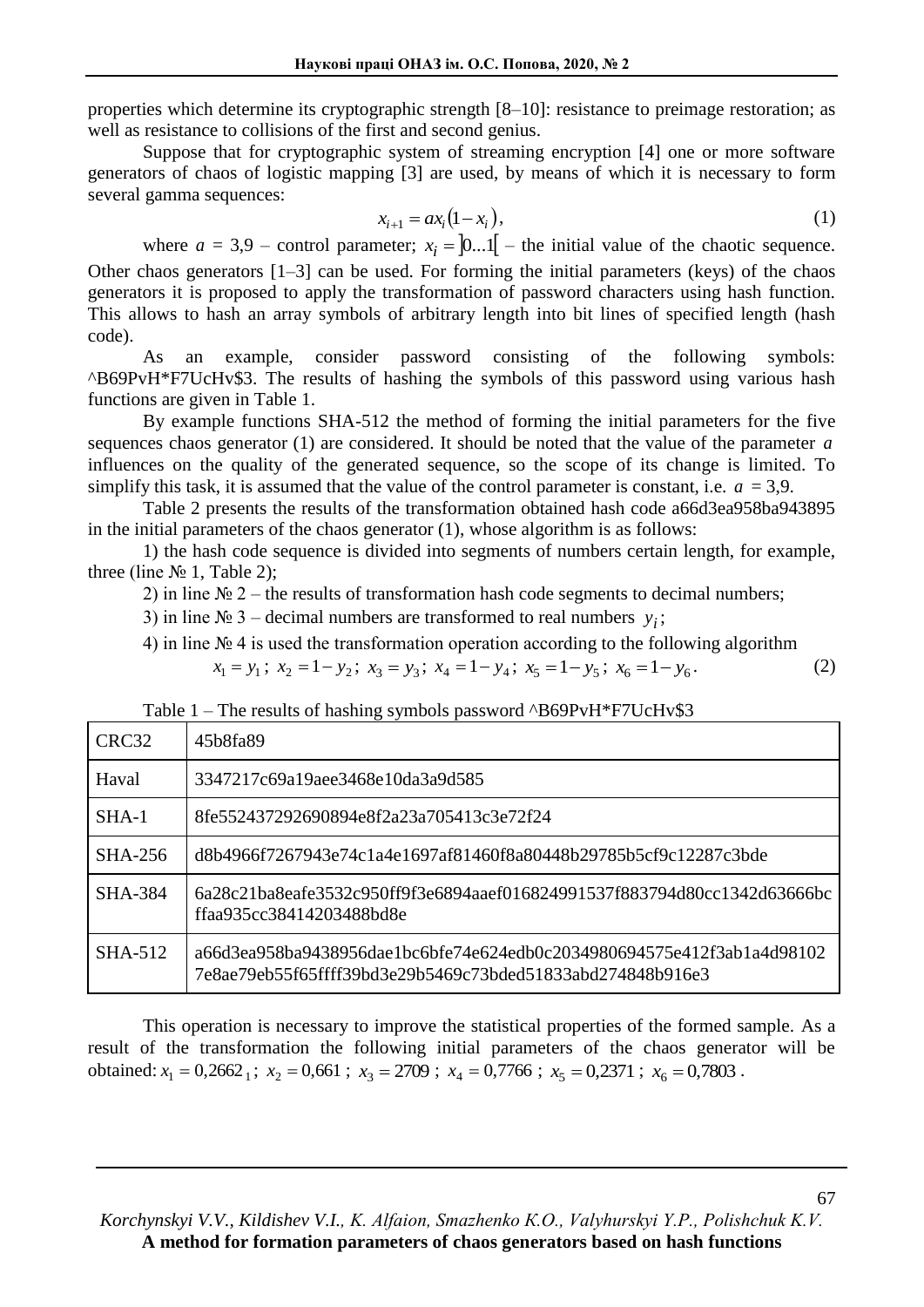| N₫      |        | ∠     |        |        |        | $\cdots$ | 43             | $M_{x}$ |
|---------|--------|-------|--------|--------|--------|----------|----------------|---------|
| actions |        |       |        |        |        |          |                |         |
|         | a66    | d3e   | a95    | 8ba    | 943    | $\cdots$ | e <sub>3</sub> |         |
| ∠       | 2662   | 3390  | 2709   | 2234   | 2371   | $\cdots$ | 227            |         |
| J       | 0,2662 | 0,339 | 0,2709 | 0,2234 | 0,2371 | $\cdots$ | 0,023          | 0,237   |
|         | 0,2662 | 0,661 | 0,2709 | 0,7766 | 0,2371 | $\cdots$ | 0,023          | 0,481   |

Table 2 – Transformation of the hash code into the initial parameters of the chaos generator.

As can be seen in line № 3 of Table 2, the obtained values of the numerical sequence in the interval from 0 to 1 with the number of members  $N = 43$  have an average value  $S_x = 0.237$ . This is a significant deviation from the theoretical significance of the mathematical expectation of uniform law  $M_x = 0.5$ . For this reason, the transformation operation (2) was proposed. The results presented in line № 4 of Table 2 showed the improvement of the statistical properties of the sequence, i.e., the value  $S_x = 0.481$ .

The proposed method of forming the initial parameters (keys) of the chaos generator based on the user password symbols allows to use a different set of hash functions. The received hash code as a result of hashing can be used for transformation into the needed range numbers of the initial parameters of the used chaos generator.

#### REFERENCES:

1. Shahtarin B.I. Generatory haoticheskih kolebanij. M.: Gelios ARV, 2007. 248 s.

2. Kuznecov S.P. Dinamicheskij haos. M.: Fizmatlit, 2006, 356 s.

3. The generating random sequences with the increased cryptographic strength / Volodymyr Korchynskyi, Vitalii Kildishev, Oleksandr Riabukha, Oleksandr Berdnikov // IAPGOS, 1/2020. 20–23.

4. Luntovskij A.O., Zaharchenko M.V., Semenko A.I. Multiservisni mobilni platform. K.: PVP «Zadruga», 2014. 214 s.

5. Metody i sredstva zashity informacii v kompyuternyh sistemah i setyah / M.A. Ivanov, A.V. Kovalev, N.A. Macuk, I.V. Chugunkov / pod red. M.A. Ivanova. M.: KUDIC-PRESS, 2009. 602 s.

6. Osnovy Kriptografii. 2-e izd. / A.P. Alfyorov, A.Yu. Zubov, A.S. Kuzmin, A.V. Cheryomushkin. M., 2002. 480 s.

7. Federal Information Processing Standards (FIPS) Publication 180-2, Secure Hash Standard (SHS), U.S. DoC/NIST, August 1. 2002.

8. Metody generacii i testirovaniya sluchajnyh posledovatelnostej / M.B. Budko, M.Yu. Budko, A.V. Girik, V.A. Grozov. SPb: Universitet ITMO, 2019. 70 s.

9. Mordashov A.S. Statisticheskoe testirovanie rossijskogo standarta funkcii heshirovaniya GOST 34.11-2012 («STRIBOG») // Voprosy kiberbezopasnosti. (2015), No 3 (11). S. 56–59.

10. Informacijni tehnologiyi. Kriptografichnij zahist informaciyi. Funkciya heshuvannya. DSTU 7564:2014. Kiyiv: Ukrayinskij naukovo-doslidnij i navchalnij centr problem standartizaciyi, sertifikaciyi ta yakosti, 2015.

### ЛІТЕРАТУРА:

1. Шахтарин Б.И. Генераторы хаотических колебаний. М. : Гелиос АРВ, 2007. 248 с.

2. Кузнецов С.П. Динамический хаос. М. : Физматлит, 2006. 356 с.

3. The generating random sequences with the increased cryptographic strength / Volodymyr Korchynskyi, Vitalii Kildishev, Oleksandr Riabukha, Oleksandr Berdnikov // IAPGOS, 1/2020, 20–23.

4. Лунтовський А.О., Захарченко М.В., Семенко А.І. Мультисервісні мобільні платформи. К.: ПВП «Задруга», 2014. 214 с.

5. Методы и средства защиты информации в компьютерных системах и сетях / М.А. Иванов, А.В. Ковалев, Н.А. Мацук И.В. Чугунков / под ред. М.А. Иванова. М.:КУДИЦ-ПРЕСС, 2009. 602 с.

6. Основы Криптографии. 2-е изд. / А.П. Алфёров, А.Ю. Зубов, А.С. Кузьмин, А.В. Черёмушкин. М., 2002. 480 с.

7.Federal Information Processing Standards (FIPS) Publication 180-2, Secure Hash Standard (SHS), U.S. DoC/NIST, August 1. 2002.

68

*Korchynskyi V.V., Kildishev V.I., K. Alfaion, Smazhenko К.О., Valyhurskyi Y.P., Polishchuk K.V.*  **A method for formation parameters of chaos generators based on hash functions**